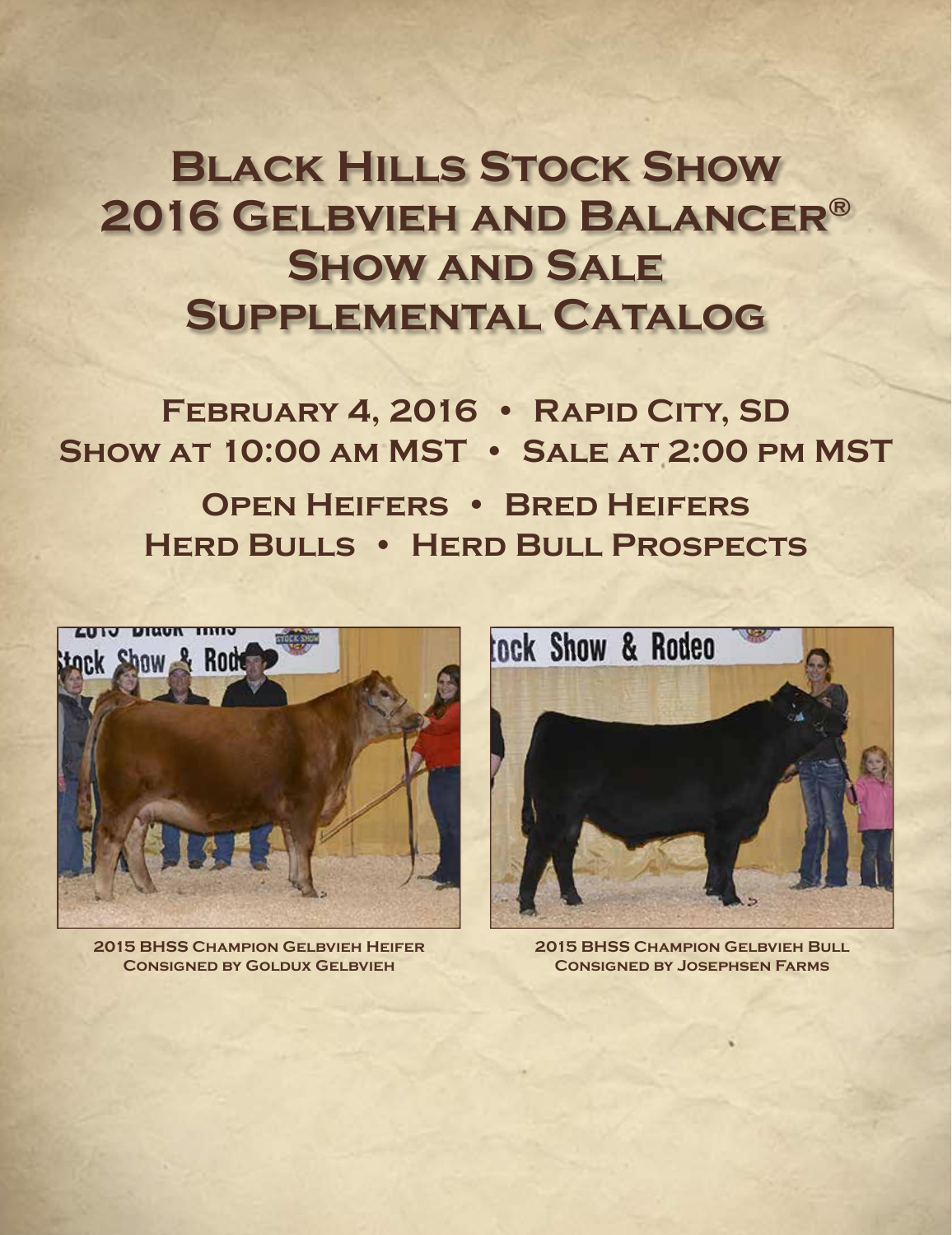# **BHSS Gelbvieh & Balancer® Sale** FEBRUARY 4, 2016 · RAPID CITY, SD **Show at 10:00 am MST • Sale at 2:00 pm MST**

**Sale Location: Rushmore Plaza Civic Center, 444 Mt. Rushmore Rd, Rapid City, SD 57701**

# **Videos of lots available at:**

**www.SouthDakotaGelbviehAssociation.com & www.BlackHillsStockShow.com Watch and Bid Live Online at: www.DVAuction.com**

# Greetings,

Welcome to the 2016 Black Hills Stock Show Gelbvieh and Balancer® show and sale. We have put together a very impressive lineup consisting of herd bulls, herd bull prospects, open heifers and bred heifers that could go on to become a breed changing donor.

Most lots have been photographed and will be videoed and available online at www. SouthDakotaGelbviehAssociation.com and www.BlackHillsStockShow.com. You will also be able to watch the show and bid on sale lots online at www. dvauction.com.

Please call the consignors with any questions and check the web sites for additional information.

*~2016 BHSS Consignors*

**Consignments:** A complete list of entries and consignor is available at www.BlackHillStockShow. com

**Accommodations:** A block of rooms is available at the Cambria Inn and Suites, 333 Outfitter Rd., Rapid City, SD 57701, 605-341-0101

**Social:** The South Dakota Gelbvieh Association is hosting a social on Wednesday, February 3 at 6:30 p.m. at the Cambria Inn and Suites. All are invited and welcome to attend.

**South Dakota Gelbvieh Association Officers/Directors**: Jesse Struck, President Lori Maude, Vice President Catherine Murphy, Secretary Janice Volek, Treasurer Steve Schroeder, Director Kelly Josephsen, Director Troy Forbes, Director Julie Maude, Director Brent Vavra, Director

**Breed Representatives:** Julie Maude, 605-381-2803 Brittney Spencer, 605-280-0204

This sale will be broadcast live on the internet.



**Visit www.DVAuction.com and register today!**

**For general questions please contact the DVAuction office at 402-316-5460 or support@dvauction.com**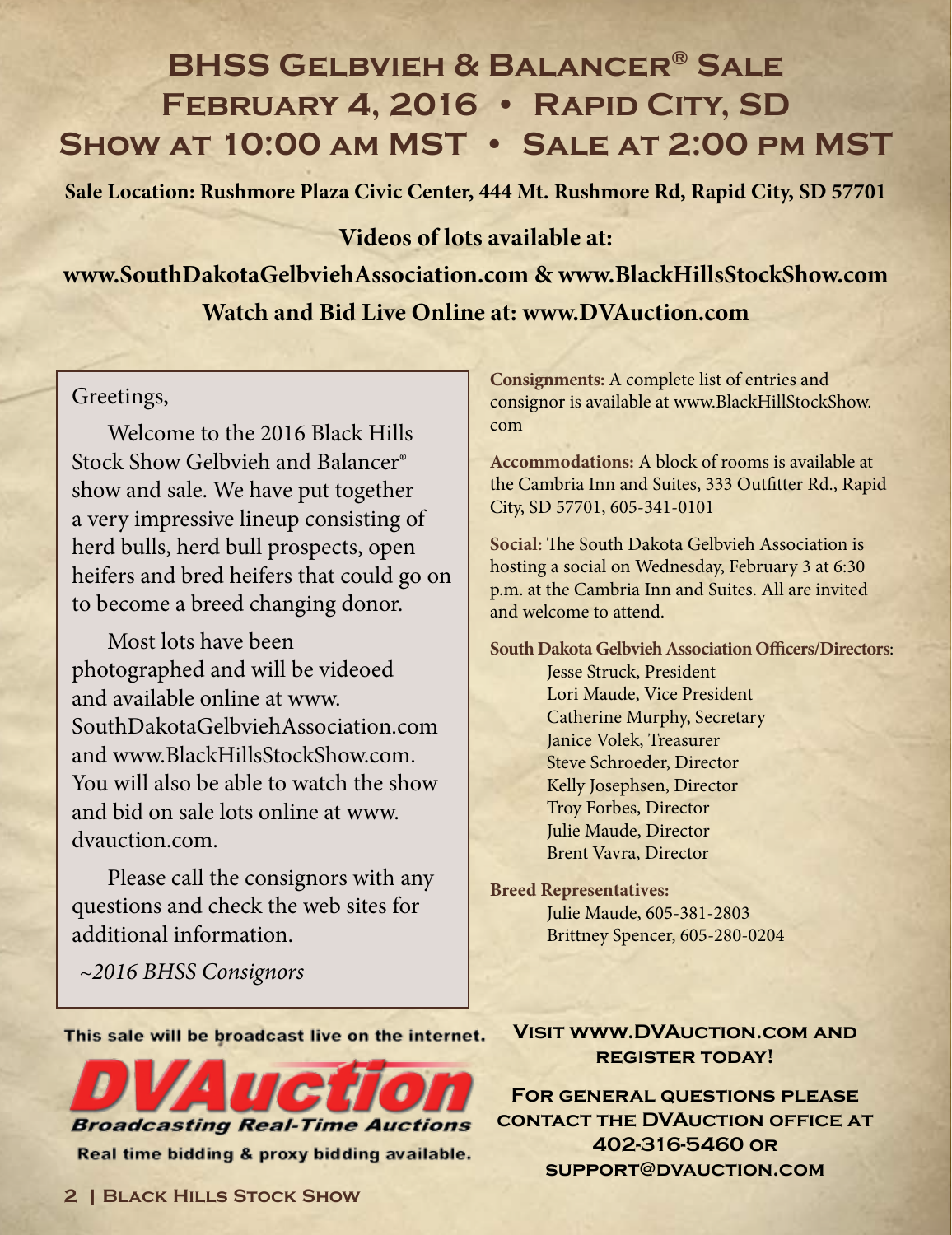

#### **11 ISS 024**<br> **11 Open Heifer AMGV 1329877**<br> **12 Black** Polled HXC JACKHAMMER 4400P **SGRI SLEDGEHAMMER X600** SGRI U803 EIR UP210 **JESE MISS MARIE X1024** JACK KATRINA **3/19/15 Black Polled BW: 79 ADJ. WW: 656 Open Heifer AMGV 1329877 BA38**

This heifer is a baby doll. Out of the herd bull from Volek Ranch, Sledgehammer, was a futurity runner-up. This heifer will make a good show heifer and a wonderful cow.

## **Consignor: THUNDER STRUCK CATTLE CO.**

|        |          |    |    |      | CED BW WW YW MK TM CEM HP PG30 ST |  | YG CW REA MB | <b>FPI</b>                                                               |
|--------|----------|----|----|------|-----------------------------------|--|--------------|--------------------------------------------------------------------------|
| $-0.1$ | 74   110 | 16 | 53 | 0.41 | $\vert$ -0.28                     |  |              | $\vert$ -0.12 $\vert$ 34 $\vert$ 0.15 $\vert$ 0.51 $\vert$ 84.70 $\vert$ |



|              | 2 LAMJ 515C<br>Open Heifer AMGV 1312453 |                      |             |
|--------------|-----------------------------------------|----------------------|-------------|
|              |                                         |                      | <b>BA63</b> |
| 3/6/15       | <b>Black</b>                            | Polled               |             |
| <b>BW:76</b> | <b>ADJ. WW: 645</b>                     |                      |             |
|              | O C C MAGNITUDE 805M                    | <b>LWHF FEARLESS</b> |             |
| LAMM 433A    |                                         | <b>VLK Z215</b>      |             |
| LAMM 433P    |                                         | <b>BEA 0200K1</b>    |             |

515C is out of a purebred Fearless cow I purchased from the Voleks. She is sired by LAMM 433A, an OCC Magnitude son we raised and used for pasture breeding. We love the hip that this bull stamps into his calves, as well as the easy fleshing ability. 515 will make a great cow and offers a great disposition.

### **Consignor: LAMMERS GELBVIEH**

| <b>CED</b> | <b>BW</b> | <b>WW</b> | YW | MK |           |             | TM CEM HP PG30 ST |   | YG      | CW REA |      | <b>MB</b>       | <b>FPI</b> |
|------------|-----------|-----------|----|----|-----------|-------------|-------------------|---|---------|--------|------|-----------------|------------|
|            | .         | 68        | 81 |    | 53<br>ر ر | 0.57<br>ບ.ບ |                   | 5 | $-0.16$ | 19     | 0.37 | $-0.19$   57.51 |            |



# **3 PURE TREASURE 530C**

| <b>Septiment</b>         | <b>Open Heifer</b>         | <b>AMGV 1333487</b><br><b>BA38</b> |
|--------------------------|----------------------------|------------------------------------|
| 3/15/15                  | <b>Black</b>               | Polled                             |
| <b>BW: 86</b>            | <b>ADI. WW: 654</b>        |                                    |
|                          | <b>CTR SANDHILLS 0065X</b> | <b>MORGANS DIRECTION</b>           |
| <b>BGGR GRAVITY 803A</b> |                            | <b>BARG MISS MORGAN 6249</b>       |

**BARG MISS MORGAN 624S** DJS 245L

Pure Treasure is out of the 2014 futurity Balancer bull champion, BGGR Gravity 803U (CTR Sandhills 0065X). Don't miss this great opportunity to own this deep bodied, big footed, wiped topped beauty.

| <b>CONSIGNOR: BARWICK GELBVIEH</b> |  |  |
|------------------------------------|--|--|
|------------------------------------|--|--|

BGGR MS FRONTPAGE 803U

| $\mathop{\mathrm{CED}}$ | <b>RW</b> |    |      |    |      |                    | WW YW MK TM CEM HP PG30 ST YG CW REA |              |  | <b>MB</b> | – FPI                        |
|-------------------------|-----------|----|------|----|------|--------------------|--------------------------------------|--------------|--|-----------|------------------------------|
| -11 I                   | 1.0       | 67 | 98 l | 24 | . 57 | $9 \mid 1.96 \mid$ | 0.96                                 | $-0.39$   29 |  |           | $\binom{0.74}{0.24}$   74.70 |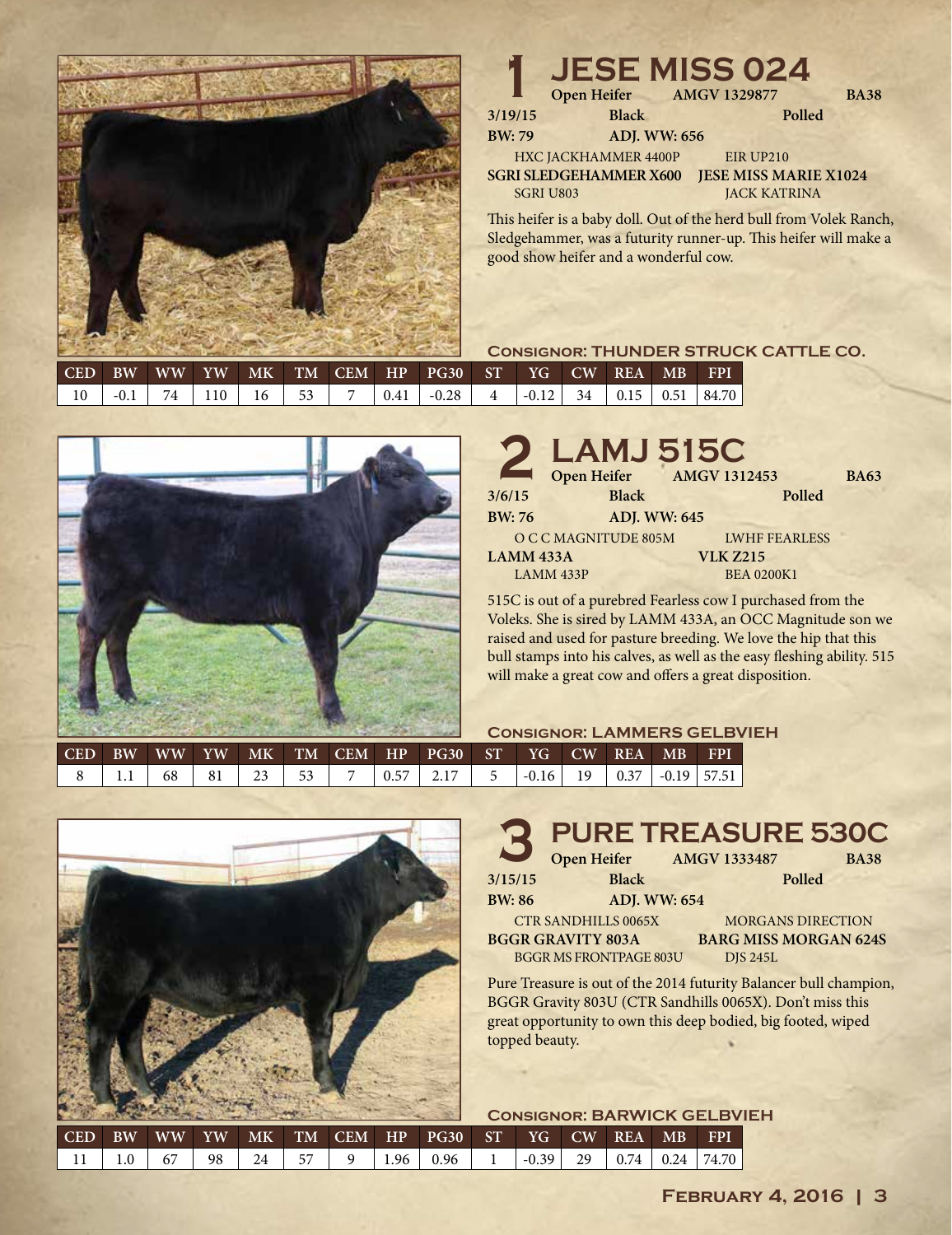

#### **5 MISS CALLIE 262C**<br> **5** Open Heifer AMGV 1321594 BA50<br>
Black Polled A moderate framed, deep bodied, well balanced heifer! A great show prospect that will go on to make a good cow in your herd. CTR GOOD NIGHT 4743P **CTR GOODNIGHT 0047X** CTR 6202S VRT LAZY TV TANK X315 **GNKJ MISS LYDIA 222Z** JCB R575 **3/9/15 Black Polled BW: 75 ADJ. WW: 611 AMGV 1321594**

## **Consignor: JOSEPHSEN FARMS**

| $\blacksquare$ CED | BW | WW YW |     |    |    |      |      |         |         |    |  | MK TM CEM HP PG30 ST DMI YG CW REA MB \$COW FPI                      | <b>EPI</b> |
|--------------------|----|-------|-----|----|----|------|------|---------|---------|----|--|----------------------------------------------------------------------|------------|
|                    |    | 68    | 103 | 24 | 59 | 2.92 | 2.08 | $+0.02$ | $-0.24$ | 30 |  | $\vert$ 0.36 $\vert$ 0.30 $\vert$ 56.31 $\vert$ 80.27 $\vert$ 152.35 |            |

Very docile.



|                 | GDX 517C ET                    |                            |             |
|-----------------|--------------------------------|----------------------------|-------------|
|                 |                                |                            | <b>BA75</b> |
| 3/8/15          | <b>Black</b>                   | Polled                     |             |
| <b>BW: 85</b>   | <b>ADJ. WW: 658</b>            |                            |             |
|                 | <b>HYEK BLACK IMPACT 3960N</b> | <b>EXAR PAY STUB 40 5S</b> |             |
|                 | PLA BIG DOG 101Y               | PLA STARBURST 01X ET       |             |
| <b>EGL P190</b> |                                | PLA PATTIE 427P ET         |             |
|                 |                                |                            |             |

A long fronted, easy moving female that is a full sister to GDX Rosie the 2014 NWSS calf champion and the 2014 Jr. show champion female in Louisville. A show heifer prospect with an excellent future as a cow.

### **Consignor: Goldux Gelbvieh**

| $\blacksquare$ CED | <b>BW</b> | WW YW |     | MK |    |      | TM CEM HP PG30 ST                    |         | $YG$ $CW$ | REA        | $-MB$              | <b>FPI</b> |
|--------------------|-----------|-------|-----|----|----|------|--------------------------------------|---------|-----------|------------|--------------------|------------|
|                    |           | 83    | 118 | 26 | 68 | 4.92 | $\begin{array}{cc} 0.17 \end{array}$ | $-0.25$ |           | $-41$ 0.29 | $\pm 0.07$   73.91 |            |



|               | <b>BABR 5236C</b>            |                  |             |
|---------------|------------------------------|------------------|-------------|
|               | Open Heifer AMGV 1322278     |                  | <b>BA25</b> |
| 2/13/15       | <b>Black</b>                 | Polled           |             |
| <b>BW: 76</b> | ADJ. WW: 635                 |                  |             |
|               | <b>SAV BISMARCK 5682</b>     | VRT LAZY TV Y728 |             |
|               | <b>SAV BRILLIANCE 8077</b>   | <b>BEA 3108A</b> |             |
|               | <b>SAV BLACKCAP MAY 5270</b> | <b>BEA 7026T</b> |             |

BABR 5235C is a feminine, soft made daughter of SAV Brilliance that combines eye appeal, balance, and true cow power. Her mother is a maternal sister to the runner up in the 2015 Balancer bull futurity along with a powerful member of our 2016 pen of three. She ranks in the top 10% for CED, the top 15% for TM, REA & FPI and the top 20% for Milk and YW. This is a heifer that excels in all aspects of the beef industry. Retaining 1 flush at the sells expense and buyers convenience.

**Consignor: Wes & Brittney Spencer**

|  |  |  |  | CED BW WW YW MK TM CEM HP PG30 ST YG CW REA MB FPI                                   |  |  |  |
|--|--|--|--|--------------------------------------------------------------------------------------|--|--|--|
|  |  |  |  | $-0.1$   70   113   31   67   9   3.15   3.00   2   -0.10   35   0.68   0.39   82.71 |  |  |  |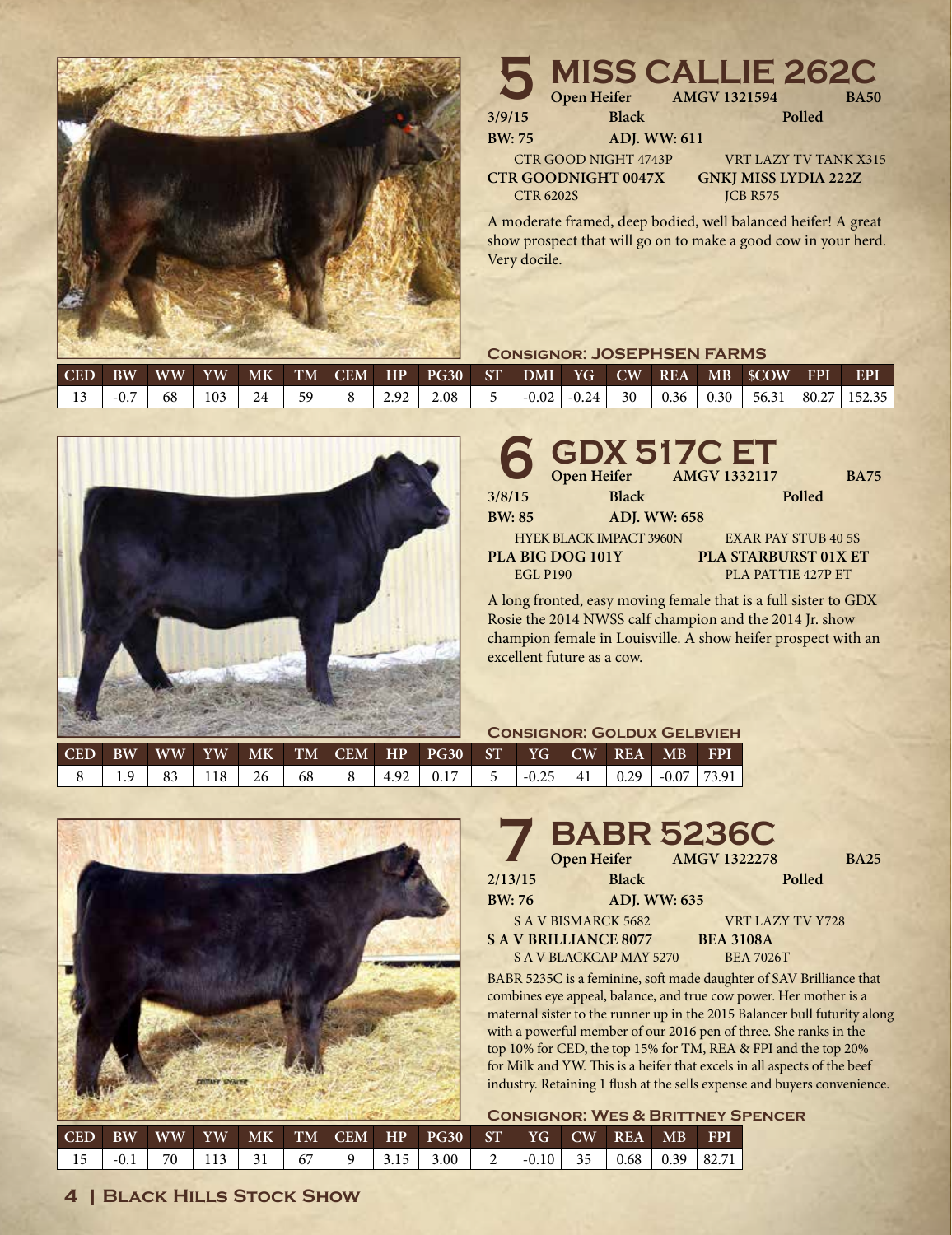

| 8               | <b>LAZY TV MS WATCH C137</b>                                                                                                                                                                                                                                                                                                                                        |  |                           |        |                                |
|-----------------|---------------------------------------------------------------------------------------------------------------------------------------------------------------------------------------------------------------------------------------------------------------------------------------------------------------------------------------------------------------------|--|---------------------------|--------|--------------------------------|
|                 | Open Heifer AMGV 1327333                                                                                                                                                                                                                                                                                                                                            |  |                           |        | <b>BA63</b>                    |
| 2/12/15         | <b>Black</b>                                                                                                                                                                                                                                                                                                                                                        |  |                           | Polled |                                |
| <b>BW: 82</b>   | <b>ADJ. WW: 716</b>                                                                                                                                                                                                                                                                                                                                                 |  |                           |        |                                |
|                 | VRT LAZY TV WATCHMAN                                                                                                                                                                                                                                                                                                                                                |  | <b>CRAN MOVE'N ON W16</b> |        |                                |
|                 | <b>LAZY TV FIRST WATCH Y421</b>                                                                                                                                                                                                                                                                                                                                     |  |                           |        | <b>LAZY TV MS MOVE ON Y390</b> |
| <b>ICB W953</b> |                                                                                                                                                                                                                                                                                                                                                                     |  | <b>CRAN W909ET</b>        |        |                                |
|                 | C137 is possibly our best open heifer. Her dam is a great young<br>$\mathbf{a}$ and $\mathbf{a}$ and $\mathbf{a}$ and $\mathbf{a}$ and $\mathbf{a}$ and $\mathbf{a}$ and $\mathbf{a}$ and $\mathbf{a}$ and $\mathbf{a}$ and $\mathbf{a}$ and $\mathbf{a}$ and $\mathbf{a}$ and $\mathbf{a}$ and $\mathbf{a}$ and $\mathbf{a}$ and $\mathbf{a}$ and $\mathbf{a}$ and |  |                           |        |                                |

cow with a weaning weight ratio of 108 on her first three calves and is the dam of Yogi B092, a herd bull in the CJ&L Livestock herd.

## **Consignor: LAZY TV RANCH**

|  |  |    |      |        |      |         |            |  | CED BW WW YW MK TM CEM HP PG30 ST DMI YG CW REA MB \$COW FPI       | EPI |
|--|--|----|------|--------|------|---------|------------|--|--------------------------------------------------------------------|-----|
|  |  | 64 | 6.40 | ـ 89.ء | 0.22 | $-0.20$ | $35 \quad$ |  | $\vert 0.52 \vert 0.11 \vert 77.82 \vert 80.66 \vert 120.93 \vert$ |     |



| 9             | <b>GDX 512C</b>                |                     |                               |             |
|---------------|--------------------------------|---------------------|-------------------------------|-------------|
|               | Open Heifer                    |                     | AMGV 1332119                  | <b>PB94</b> |
| 2/10/15       | <b>Black</b>                   |                     | Polled                        |             |
| <b>BW: 80</b> |                                | <b>ADJ. WW: 596</b> |                               |             |
|               | <b>HYEK BLACK IMPACT 3960N</b> |                     | BABR RID ROOSTER COGBURN      |             |
|               | PLA BIG DOG 101Y               |                     | <b>BVLK A376</b>              |             |
|               | <b>EGL P190</b>                |                     | <b>JCGR BAR GT DANIKA 18Y</b> |             |
|               |                                |                     |                               |             |

Not often do you find a purebred heifer that is this moderate framed plus has this much rib. A unique breeding piece with an outstanding pedigree.

|     |           |    |           |       |    |           |  |      | <b>CONSIGNOR: GOLDUX GELBVIEH</b> |         |    |              |         |       |  |  |
|-----|-----------|----|-----------|-------|----|-----------|--|------|-----------------------------------|---------|----|--------------|---------|-------|--|--|
| CED | <b>BW</b> | WW | <b>YW</b> | $M_K$ |    | TM CEM HP |  | PG30 | $\sqrt{ST}$                       |         |    | YG CW REA MB |         | FPI   |  |  |
|     |           |    |           | 26    | 66 |           |  | 1.30 |                                   | $-0.34$ | 41 | 0.43         | $-0.18$ | 69.36 |  |  |



|               | 10 MISS EDISON 507C |        |  |
|---------------|---------------------|--------|--|
|               |                     |        |  |
| 1/31/15       | <b>Black</b>        | Polled |  |
| <b>BW: 84</b> | <b>ADJ. WW: 595</b> |        |  |

CTR GOOD NIGHT 715T **DLW EDISON 6718X** DLW MS KINGPIN 6718S

TC FREEDOM 104 **PLA 714T ET** TPMG MICKIE JAG 102M

A good Edison female that goes back to TC Freedom 104 on the bottom side. She is a long spined, broody and well structured heifer.

| <b>CONSIGNOR: PLATEAU GELBVIEH</b> |  |  |  |
|------------------------------------|--|--|--|
|------------------------------------|--|--|--|

| <b>FEBRUARY 4, 2016   5</b> |  |  |  |
|-----------------------------|--|--|--|
|                             |  |  |  |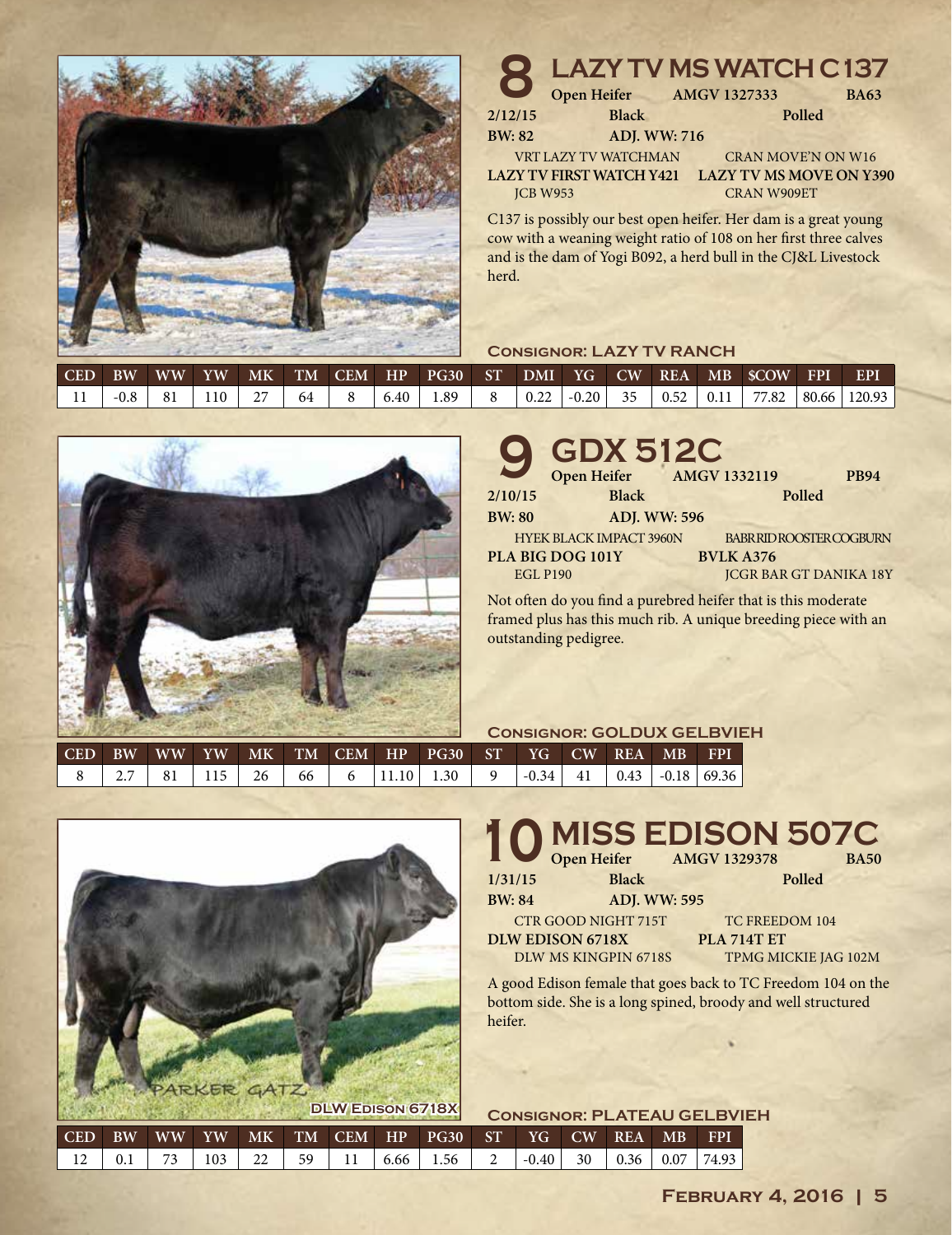

# **11 Depen Heifer AMGV 1312445**<br> **12445**<br> **12445**

S A V BRAND NAME 9115 **BABR SECRET BRAND 2100Z 1/16/15 Black Polled BW: 68 ADJ. WW: 567 Open Heifer AMGV 1312445 BA50**

BABR SECRET CRUSH

XXB WINGMAN 639T ET **LAMJ 341A ET** BARG PUREDELIGHT 683S

541C is out of a twin ET cow by XXB Wingman and my donor cow BARG Pure Delight. She is sired by BABR Secret Brand 2100Z, who we have used 2 years on our heifer and absolutely love the calves.

# **Consignor: LAMMERS Gelbvieh**

| $\blacksquare$ CED |    |    |    |      | BW WW YW MK TM CEM HP PG30 ST |         |    | YG CW REA MB             | <b>FPI</b> |
|--------------------|----|----|----|------|-------------------------------|---------|----|--------------------------|------------|
| 10                 | 68 | 93 | 55 | 1.67 | 0.30                          | $-0.28$ | 24 | $0.67 \pm 0.27 \pm 0.27$ | 74.67      |



|                             | LAZY TV MS VIGILANTE B629 |                     |                                 |
|-----------------------------|---------------------------|---------------------|---------------------------------|
| <b>Bred Heifer</b>          |                           | <b>AMGV 1290542</b> | <b>BA63</b>                     |
| 3/9/15                      | <b>Black</b>              |                     | Polled                          |
| <b>BW:78</b>                | ADJ. WW: 562              |                     | <b>ADJ. YW: 944</b>             |
| <b>ADJ. REA: 9.80</b>       | ADJ. FT: 0.23             |                     | ADJ. IMF: 5.282                 |
| <b>BEA 941W</b>             |                           |                     | <b>LAZY TV BEETHOVEN K278</b>   |
| <b>BABR VIGILANTE 2101Z</b> |                           |                     | <b>LAZY TV MS BETHOVEN P668</b> |
| <b>BABR 0091X ET</b>        |                           |                     | <b>LAZY TV MS BEEF M630</b>     |

AI DATE: 4/24/15 to Connealy Driver; PE: Woodhill Factor Y353 B380 & Woodhill Sierra 21B195. B629 is a daughter of the 2013 BHSS champion bull BABR Vigilantee. She's got performance and carcass EPDs in the top half of the breed. Super phenotype and a proven dam that has 9 calves with a WW ratio of 102.

#### **Consignor: Lazy TV Ranch**

|        |                            |          |  |                                                                          |  |  |  | CED BW WW YW MK TM CEM HP PG30 ST DMI YG CW REA MB SCOW FPI                                                        | <b>EPI</b> |
|--------|----------------------------|----------|--|--------------------------------------------------------------------------|--|--|--|--------------------------------------------------------------------------------------------------------------------|------------|
| $13-1$ | $\frac{1}{2}$ 0.7   70   . | 107   28 |  | $\begin{array}{ c c c c c c c c c } \hline \end{array}$ (6.13   0.43   4 |  |  |  | $\vert$ 0.09 $\vert$ -0.08 $\vert$ 34 $\vert$ 0.32 $\vert$ 0.32 $\vert$ 55.14 $\vert$ 78.66 $\vert$ 102.71 $\vert$ |            |

This sale will be broadcast live on the internet.



# **Visit www.DVAuction.com and register today!**

**For general questions please contact the DVAuction office at 402-316-5460 or support@dvauction.com**

"Gelbvieh genetics bring many vital traits to the table, including growth, muscling, milk production, and fertility. These traits are in high demand, particularly to help improve the efficiency of beef production and to reduce the cost of beef for consumers. Balancer cattle offer the option of having a bull battery made up only of Balancer bulls, allowing producers to take advantage of retained heterosis." – Dr. Jason Ahola, Colorado State University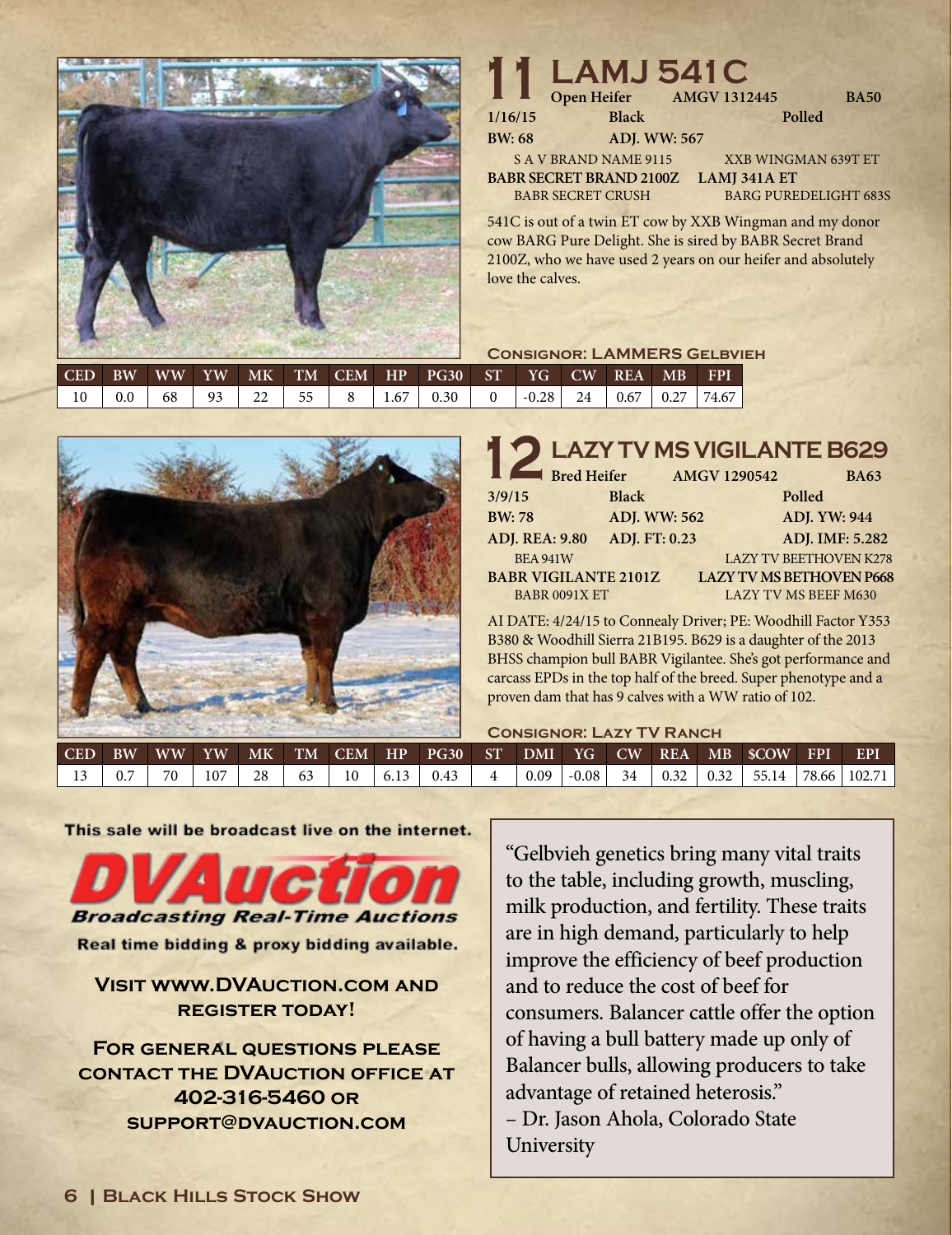

#### **JESE MR. WINCHESTER 1088**<br> **1329876**<br> **14/1/15**<br> **1329876**<br> **1329876**<br> **1329876**<br> **1329876**<br> **1329876** Here is a calving ease, black purebred bull. Anyone looking for a XXB BIG N' RICH 911P ET **ACKG WINCHESTER 1W ET** BEA 5039R BEA 711T **BEA 1088** BEA 9030W **4/1/15 Black Polled BW: 81 ADJ. WW: 733**  $AMGV$  1329876

purebred bull here is something different, a small headed but big topped bull.

## **Consignor: THUNDER STRUCK CATTLE CO.**

| l CED |                    | BW WW |  |  | YW MK TM CEM HP PG30 ST YG CW REA MB FPI                                                                                 |  |  |  |
|-------|--------------------|-------|--|--|--------------------------------------------------------------------------------------------------------------------------|--|--|--|
|       | $10 \mid 1.5 \mid$ |       |  |  | $\mid 80 \mid 114 \mid 22 \mid 62 \mid 10 \mid 2.48 \mid 0.34 \mid 2 \mid -0.14 \mid 39 \mid 0.37 \mid -0.11 \mid 71.23$ |  |  |  |



|                  | 14 PML C1501                 |                     |                               |             |
|------------------|------------------------------|---------------------|-------------------------------|-------------|
|                  |                              | <b>AMGV 1321953</b> |                               | <b>BA63</b> |
| 3/27/15          | <b>Black</b>                 |                     | Polled                        |             |
| <b>BW: 88</b>    | <b>ADJ. WW: 764</b>          |                     |                               |             |
|                  | <b>SAV FINAL ANSWER 0035</b> |                     | <b>LAZY TV FREIGHTER T183</b> |             |
|                  | <b>SGRI ENGINEER X605</b>    |                     | <b>VLK DELIA A371</b>         |             |
| <b>SGRI U880</b> |                              | <b>VLK T76</b>      |                               |             |

Calving ease bull out of a first calf heifer. This is a little later born calf that is really coming on. Calving ease EPD of +12 but with a +73 WW EPD. Should work well for any type of situation.

|            |           |    |                 |                 |  | <b>CONSIGNOR: PAIGE LEHRKAMP</b> |      |                                             |  |         |      |                      |  |              |  |
|------------|-----------|----|-----------------|-----------------|--|----------------------------------|------|---------------------------------------------|--|---------|------|----------------------|--|--------------|--|
| <b>CED</b> | <b>BW</b> |    |                 |                 |  |                                  |      | WW YW MK TM CEM HP PG30 ST YG CW REA MB FPI |  |         |      |                      |  |              |  |
|            |           | 73 | $103 \text{ l}$ | 28 <sub>1</sub> |  | $65 \quad 10$                    | 4.42 | 1.96                                        |  | $-0.06$ | - 30 | $\vert$ 0.35 $\vert$ |  | $0.09$ 74.53 |  |



# **17 JWBG MERIDEN C679**<br>
<sup>3/14/15</sup> Red AMGV 1329305 BA63<br>
Polled (Homo D **3/14/15 Red Polled (Homo D) BW: 89 ADJ. WW: 738 AMGV 1329305**

JWBG PHONIEX **JWBG LUKE** JWBG LUCY

VTG VISTA CHARLES 49S **JWBG MISS AMBUSH**

Flashy, loose fronted, non-diluter red bull that has been a standout since birth.

| <b>CONSIGNOR: NINE BAR NINE GELBVIEH</b> |  |  |
|------------------------------------------|--|--|
|                                          |  |  |

| $0.62 \div 0.92 \div$<br>$-0.38$   19  <br>30 61 5<br>$+0.05$<br>60.27 <sub>h</sub><br>81<br>6 <sup>1</sup><br>$\perp 5$ |
|--------------------------------------------------------------------------------------------------------------------------|
|--------------------------------------------------------------------------------------------------------------------------|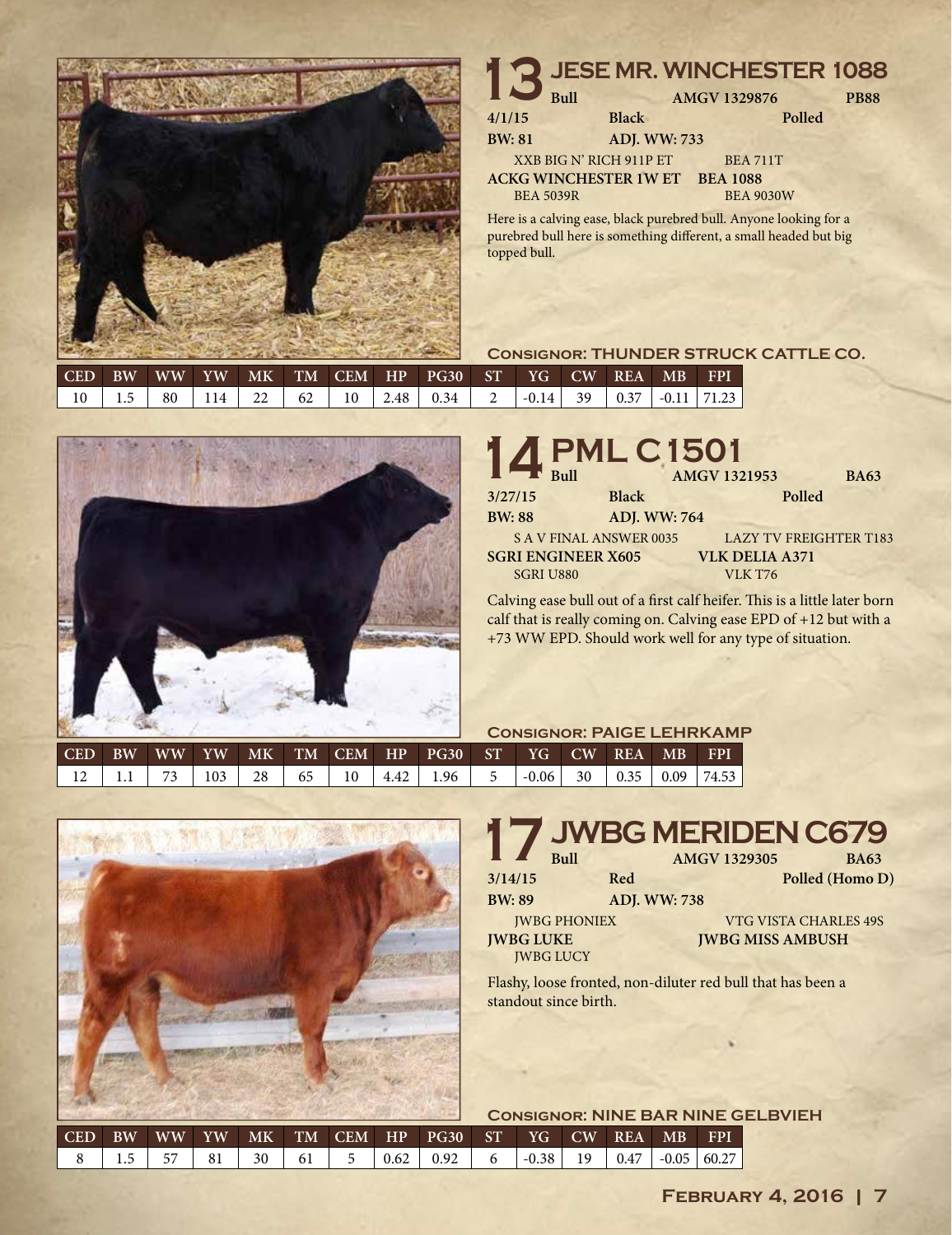

# **CHALLENGER C944**<br>Black AMGV 1324435 BA50<br>Polled  $AMGV 1324435$

**3/14/15 Black Polled**

MCFG 94X

**BW: 87 ADJ. WW: 786**

J K KAHUNA 755

**BABR BRANDED MAN 3400A JESE MISS KAHUNA W914** BABR 7062T ET

PCCI MS E2 2170M

This bull won his division at the South Dakota State Fair. A little smaller frame, but a powerhouse bull.

# **Consignor: THUNDER STRUCK CATTLE CO.**

| CED <sup>1</sup> | <b>RW</b>            |    |    |      | $\mid$ WW $\mid$ YW $\mid$ MK $\mid$ TM $\mid$ CEM $\mid$ HP $\mid$ PG30 $\mid$ ST $\mid$ $\mid$ |         |    | YG CW REA MB FPI                        |  |
|------------------|----------------------|----|----|------|--------------------------------------------------------------------------------------------------|---------|----|-----------------------------------------|--|
|                  | $^{\circ}$ $\Lambda$ | 19 | 60 | 1.98 | $-0.42$                                                                                          | $-0.25$ | 42 | $\vert$ 0.35 $\vert$ 0.07 $\vert$ 75.23 |  |



|                 | 19 GDX 516C ET                 |                                    |
|-----------------|--------------------------------|------------------------------------|
|                 |                                | <b>AMGV 1332116</b><br><b>BA75</b> |
| 3/8/15          | <b>Black</b>                   | Polled                             |
| <b>BW: 86</b>   | ADJ. WW: 674                   |                                    |
|                 | <b>HYEK BLACK IMPACT 3960N</b> | <b>EXAR PAY STUB 40 5S</b>         |
|                 | PLA BIG DOG 101Y               | PLA STARBURST 01X ET               |
| <b>EGL P190</b> |                                | PLA PATTIE 427P ET                 |

A deep ribbed soft made bull with a big square hip. His mom is one powerhouse donor cow, Starburst 01X, whose daughters have shown and sold well all over the country. Here is your chance to own a bull out of this outstanding female.

### **Consignor: GOLDUX GELBVIEH**

| $\mathsf{I}$ CED | <b>RW</b> | <b>WW</b> | YW  | M <sub>K</sub> |    |      | TM CEM HP PG30 | $-ST$ | $\overline{Y}$ G $\overline{Y}$ | CW REA |      | MB      | <b>FPI</b> |
|------------------|-----------|-----------|-----|----------------|----|------|----------------|-------|---------------------------------|--------|------|---------|------------|
|                  |           |           | 118 | 26             | 68 | 4.92 | 0.17           |       | $-0.25$                         | 41     | 0.29 | $-0.07$ | 73.91      |



# **JESE MR CATAPILLAR C824**<br> **200** Bull Black AMGV Pending BA<br>
Polled Polled

**BW: 85 ADJ. WW: 739**

MCFG 94X

BABR 7062T ET

**3/1/15 Black Polled AMGV Pending** 

**BABR BRANDED MAN 3400A LAZY TV MS STEP T193** LAZY TV SECOND STEPN LAZY TV MS 5N-R058

These Branded Man calves are just powerhouses. This big butted, big topped bull will make some awesome calves.

### **Consignor: THUNDER STRUCK CATTLE CO.**

| CED | <b>BW</b><br>WW | YW | MК | <b>TM</b> | <b>CEM</b> | HP | <b>PG30</b> | <b>ST</b> | YG \ | $\overline{\rm CW}$ | <b>REA</b> | MB | <b>FPI</b> |
|-----|-----------------|----|----|-----------|------------|----|-------------|-----------|------|---------------------|------------|----|------------|
|     |                 |    |    |           |            |    |             |           |      |                     |            |    |            |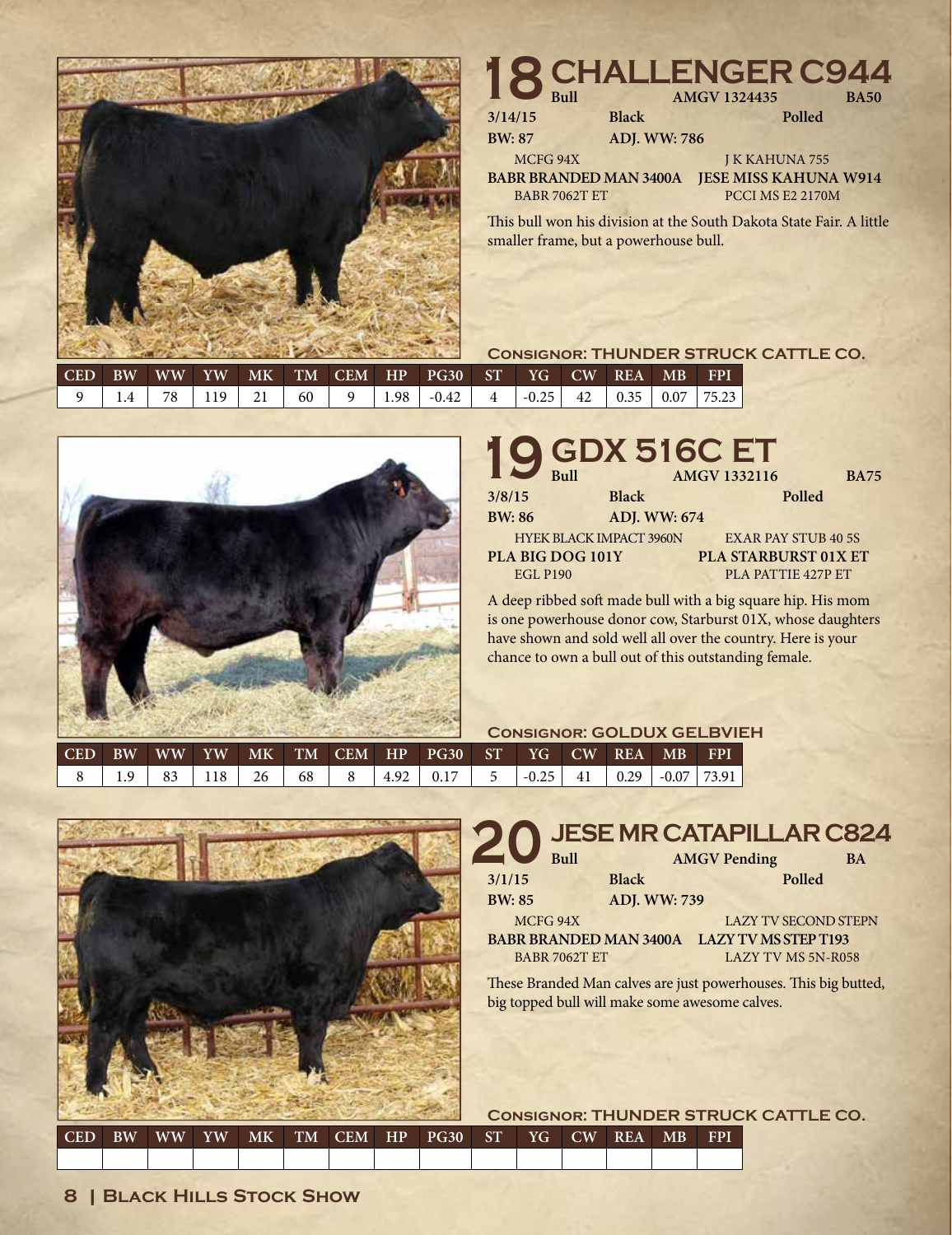

# **GNKJ MR HOOVER DAM 238C**<br> **2386**<br> **2386**<br> **2386**<br> **2386**<br> **2386**<br>
Polled **2/26/15 Black Polled AMGV 1321586**

**BW: 84 ADJ. WW: 635**

SYDGEN C C & 7 **HOOVER DAM**

ERICA OF ELLSTON V65

RED SIX MILE SAKIC 832S **GNKJ MS CAJUN QUEEN 46X** JRI MS STYLE REVIEW 214P60

Out of the popular Hoover Dam bull and a Dam of Merit cow, this one is not one to miss. A well balanced bull with plenty of power and thickness that will certainly catch your eye.

## **Consignor: JOSEPHSEN FARMS**

|          |    |    |  |                                                                                    |  |  |  | CED BW WW YW MK TM CEM HP PG30 ST DMI YG CW REA MB \$COW FPI                                       | – EPI |
|----------|----|----|--|------------------------------------------------------------------------------------|--|--|--|----------------------------------------------------------------------------------------------------|-------|
| $-2.5$ 1 | 95 | 56 |  | $\begin{array}{ c c c c c c c c c } \hline 1.3.15 & 1.85 & 3 \ \hline \end{array}$ |  |  |  | $\vert 0.03 \vert -0.21 \vert 24 \vert 0.57 \vert 0.41 \vert 46.14 \vert 77.36 \vert 127.92 \vert$ |       |



# **23 MR BRILLANCE 73C ET**

| <b>IN THE PROPERTY</b> | Ru11                         | AMGV 1322775                      | <b>BA25</b> |
|------------------------|------------------------------|-----------------------------------|-------------|
| 2/24/15                | <b>Black</b>                 | Polled                            |             |
| <b>BW: 89</b>          | <b>ADJ. WW: 689</b>          |                                   |             |
|                        | S A V BISMARCK 5682          | <b>IRI MORGANS EDITION</b>        |             |
|                        | <b>SAV BRILLIANCE 8077</b>   | <b>GNKJ MS COOKIE EDITION 49X</b> |             |
|                        | <b>SAV BLACKCAP MAY 5270</b> | <b>JRI MS COOKIE 82T42</b>        |             |

This bull has been one of our favorites from the beginning. He was the reserve champion Balancer bull at the SD State Fair. He is a long bodied, thick made functional bull.

## **Consignor: JOSEPHSEN FARMS**

| $ $ CED $ $ BW $ $ | WW YW |      | MK <sub>1</sub> |      |  | TM CEM HP PG30 ST |                                                            | YG CW REA | MB | <b>FPI</b> |
|--------------------|-------|------|-----------------|------|--|-------------------|------------------------------------------------------------|-----------|----|------------|
| $\blacksquare$ 17  | 57    | 96 l | 29              | - 58 |  | $4.78$   3.10     | $\vert$ -0.24 $\vert$ 25 $\vert$ 0.56 $\vert$ 0.34 $\vert$ |           |    | 7714       |



# **244 <b>JWBG BUSINESSMAN 71C**<br>
<sup>2/22/15</sup> Black (not Homo-D) Polled (not Homo-D)

**AMGV 1329300** 

**BW: 82 ADJ. WW: 747**

JWBG LUCY

**2/22/15 Black (not Homo-D) Polled (not Homo-D)**

JWBG PHONIEX

VTG VISTA CHARLES 49S **JWBG GLAM GIRL** JWBG MISS PREMIER GLAMOUR

Built like a bull should be thick, wide and deep. Wrapped up in a classy look that would make anyone proud to own him.

| <b>CONSIGNOR: NINE BAR NINE GELBVIEH</b> |  |  |  |
|------------------------------------------|--|--|--|
|------------------------------------------|--|--|--|

| <b>FEBRUARY 4, 2016   9</b> |  |  |
|-----------------------------|--|--|
|                             |  |  |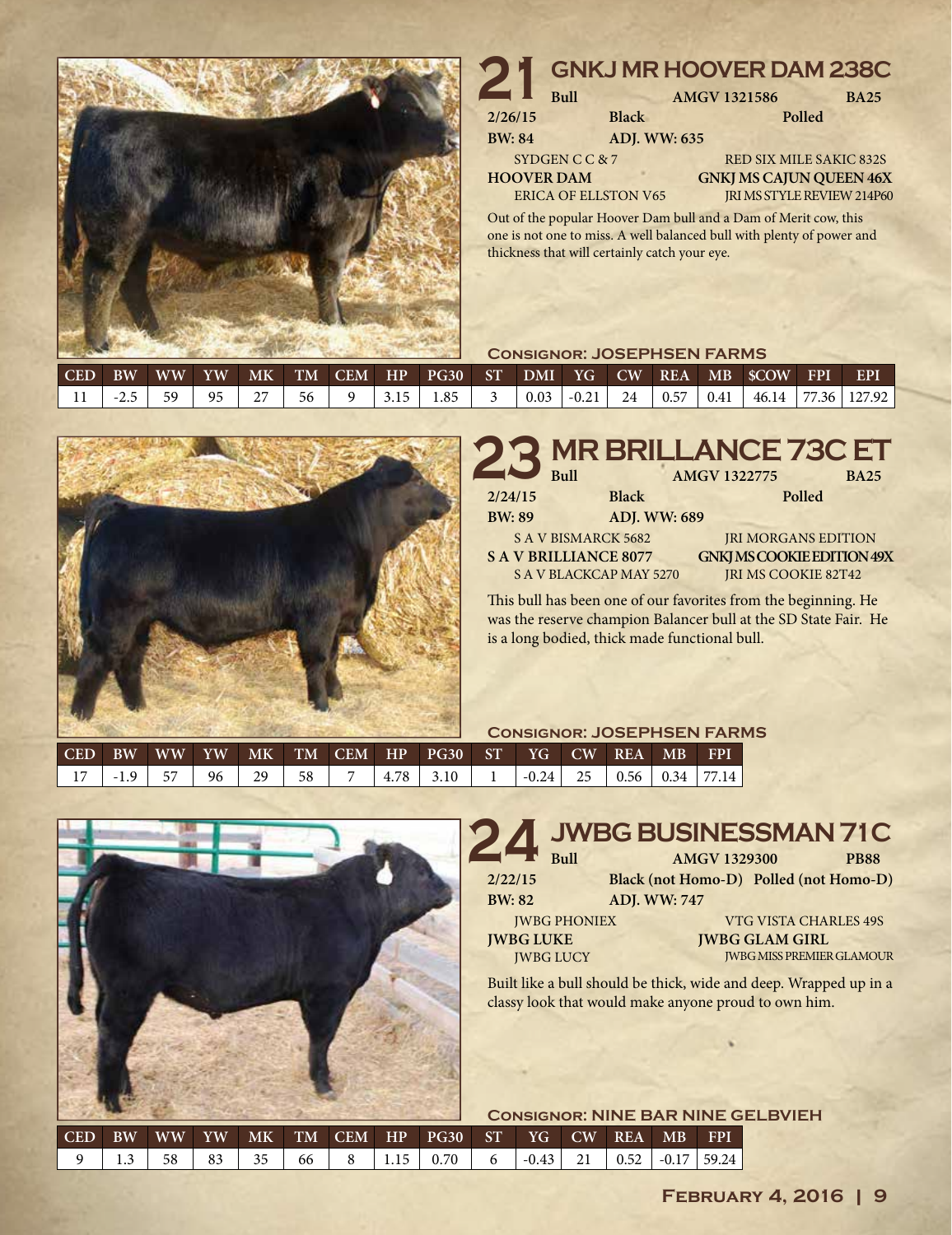

# **25 CJLL CASANOVA C1527**<br> **Black Polled** JBOB J-BOB 4665M ET **CJLL RAMBLIN' MAN** VRT LAZY TV SAM U451 **MAUD ECLIPSE X6** EGL SALSA S511 **BW: 85 ADJ. WW: 773 AMGV 1323625**

Homozygous black by birth, Casanova has been a standout since birth. Deep, soggy and powerful, this bull combines calving ease and growth in an attractive package. If you want pounds, he is

|       |           |           |                                                   |  |    |    |      |                                |         |    |      | <b>CONSIGNOR: CJ &amp; L LIVESTOCK</b> |            |
|-------|-----------|-----------|---------------------------------------------------|--|----|----|------|--------------------------------|---------|----|------|----------------------------------------|------------|
| I CED | <b>RW</b> | <b>WW</b> | $\overline{\mathbf{v}}$ w $\overline{\mathbf{v}}$ |  |    |    |      | MK TM CEM HP PG30 ST YG CW REA |         |    |      | $M_{\rm BH}$                           | <b>FPI</b> |
|       | $-0.2$    |           | 101                                               |  | 67 | 10 | 5.12 | 3.27                           | $-0.23$ | 30 | 0.51 | $0.11$   75.95                         |            |



Homozygous black by pedigree. He is a long bodied bull from a super maternal cow family. Tremendous spread between birth and weaning.

|     |           |  |     |    |    |  |      |                                         |    | <b>CONSIGNOR: CJ &amp; L LIVESTOCK</b> |  |          |                          |        |  |  |
|-----|-----------|--|-----|----|----|--|------|-----------------------------------------|----|----------------------------------------|--|----------|--------------------------|--------|--|--|
| CED | <b>BW</b> |  |     |    |    |  |      | WW YW MK TM CEM HP PG30 ST YG CW REA MB |    |                                        |  |          |                          | . FPI' |  |  |
|     | $-0.4$    |  | 104 | 42 | 80 |  | 6.43 | 4.22                                    | 10 | $-0.48$ 32                             |  | $0.71$ + | $\parallel$ 0.04   78.39 |        |  |  |



# **27 MR BRIT 5C**<br>Bull Black **Black 2/17/15 Black Polled BW: 80 ADJ. WW: 742 Bull AMGV 1329612 PC75**

JRI TOP GRID 254T725 **BEAS 0824X** BEAS 7081T

DLW EDISON 6718X **PLA MISS EDISON 324A** PLA MISS SILVER 131Y

Out of an excellent first calf daughter of Edison and his sire BEA 0824X has been a top herd sire. Mr Britt 5C is a well balanced, sound, deep bodied bull with excellent EPDs and performance.

| <b>CONSIGNOR: PLATEAU GELBVIEH</b> |  |  |  |  |
|------------------------------------|--|--|--|--|
|                                    |  |  |  |  |

| $\mathsf{I}$ CED | <b>RW</b> | $\overline{\text{WW}}$ | YW' | MK |    | TM CEM | HP  | <b>PG30</b> | $\operatorname{ST}$ | YG.     | $\overline{\mathrm{CW}}$ | <b>REA</b> | <b>MR</b> | <b>FPI</b> |
|------------------|-----------|------------------------|-----|----|----|--------|-----|-------------|---------------------|---------|--------------------------|------------|-----------|------------|
|                  |           |                        |     |    | 64 |        | .69 | 0.90        | Δ                   | $-0.35$ | 41                       | 0.51       | $-0.02$   | 173.65     |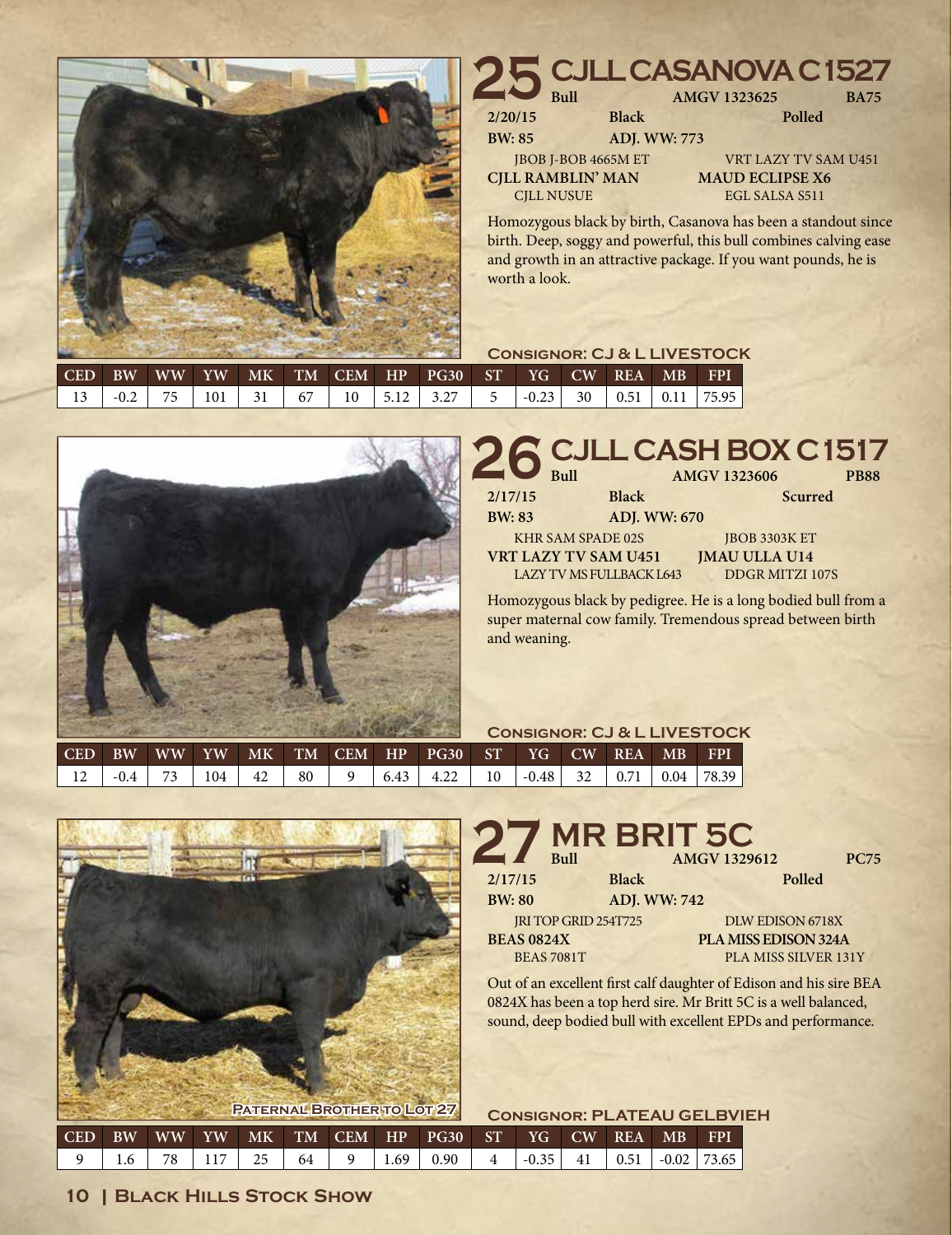

# **28 BEA 510C**<br> **BA63 BA63 BA63 2/15/15 Black (Homo-D) Polled (Homo-D) BW: 73 ADJ. WW: 704**

MCGF 94X

BABR 7062T ET

**BABR BRANDED MAN 3400A BEA 3178A** BEA 941W BEA 1096Y

BEA 510C is a member of our powerful Balancer pen of three displayed at the NWSS. He is a long bodied, super soft son of BABR Branded Man 3400A, whose sons combine true calving ease with big time performance. He ranks in the top 1% for CEM, the top 2% for WW and YW, and the top 3% for FPI, YW & CW. This is a true herd sire prospect that combines the relevant traits the beef industry is looking for.

## **Consignor: BEASTROM RANCH**

|  |    |     |      |      | <b>CED BW WW YW MK TM CEM HP PG30 ST YG CW REA MB</b> |                               |  | – FPI                                    |
|--|----|-----|------|------|-------------------------------------------------------|-------------------------------|--|------------------------------------------|
|  | 86 | 134 | 64 I | 1.17 | 1.00 <sub>1</sub>                                     | $^{\prime}$ -0.39 $\parallel$ |  | $49 \mid 0.52 \mid 0.32 \mid 90.01 \mid$ |



#### **29 PML C1500**<br>Bull Black<br>Black BAR GT CROSS FIRE 500W ET **BVLK A305** BABR GUENIVERE 1015Y ET LAZY TV FREIGHTER T183 **BVLK KYLEE A350** PCCI MS TY 5182R **2/12/15 Black Polled BW: 70 ADJ. WW: 754 Bull AMGV 1321952 BA50**

Calving ease bull out of a first calf heifer. Grandam is BABR Guenevire, who was the Champion Balancer heifer at the 2013 NWSS for Volek Ranch and Beastrom Ranch. This has been a standout since birth, he was a champion at the 2015 WJLS and SD State Fair Junior Show.

|  |  |  | <b>CONSIGNOR: PAIGE LEHRKAMP</b> |  |  |
|--|--|--|----------------------------------|--|--|
|  |  |  |                                  |  |  |

BABR PUREDELIGHT 683S

| I CED | BW     | WW | YW. | MK |    |     | TM CEM HP PG30 ST                     |               | YG CW REA MB |               |  | <b>FPI</b>            |
|-------|--------|----|-----|----|----|-----|---------------------------------------|---------------|--------------|---------------|--|-----------------------|
|       | $-0.7$ | 68 | 106 | 27 | 61 | 534 | $\begin{array}{c c} 1.81 \end{array}$ | $\mathcal{R}$ | $-0.07$      | $\frac{34}{}$ |  | $0.44$   0.23   75.17 |



# **3/1 <b>BARG SAMPSON 57B**<br>3/13/14 **Black (Homo-D)** Polled (Homo-D)

**AMGV 1283839** 

CTR GOOD NIGHT 4743P **LAMJ X-FACTOR 673X ET**

**BW: 80 ADJ. WW: 844 ADJ. YW: 1212**

JHG PREMONITION 662S ET **PMG YOLANDA 57Y** M & P DIXIE ERICA 01T

**3/13/14 Black (Homo-D) Polled (Homo-D)**

If you are looking for calving ease with loads of performance, this is the bull for you. Sampson puts it all together. He is bold ribbed, wide topped, clean fronted as well as sound structured. And with his pedigree, he is sure to add value to your herd.

|            |           |     |      |           |    |           |      |                   |      | <b>CONSIGNOR: JACOB BARWICK</b> |    |                  |      |            |
|------------|-----------|-----|------|-----------|----|-----------|------|-------------------|------|---------------------------------|----|------------------|------|------------|
| <b>CED</b> | <b>BW</b> | WW. | YW \ | <b>MK</b> |    | TM CEM HP |      | $P$ G30           | ST 5 | YG                              | CW | REA <sup>1</sup> | MB'  | <b>FPI</b> |
| 16         | 0.0       | 56  | 87   | 22        | 50 |           | 1.82 | 0.90 <sub>1</sub> | $-1$ | $-0.41$                         | 22 | 0.40             | 0.24 | 70.90      |